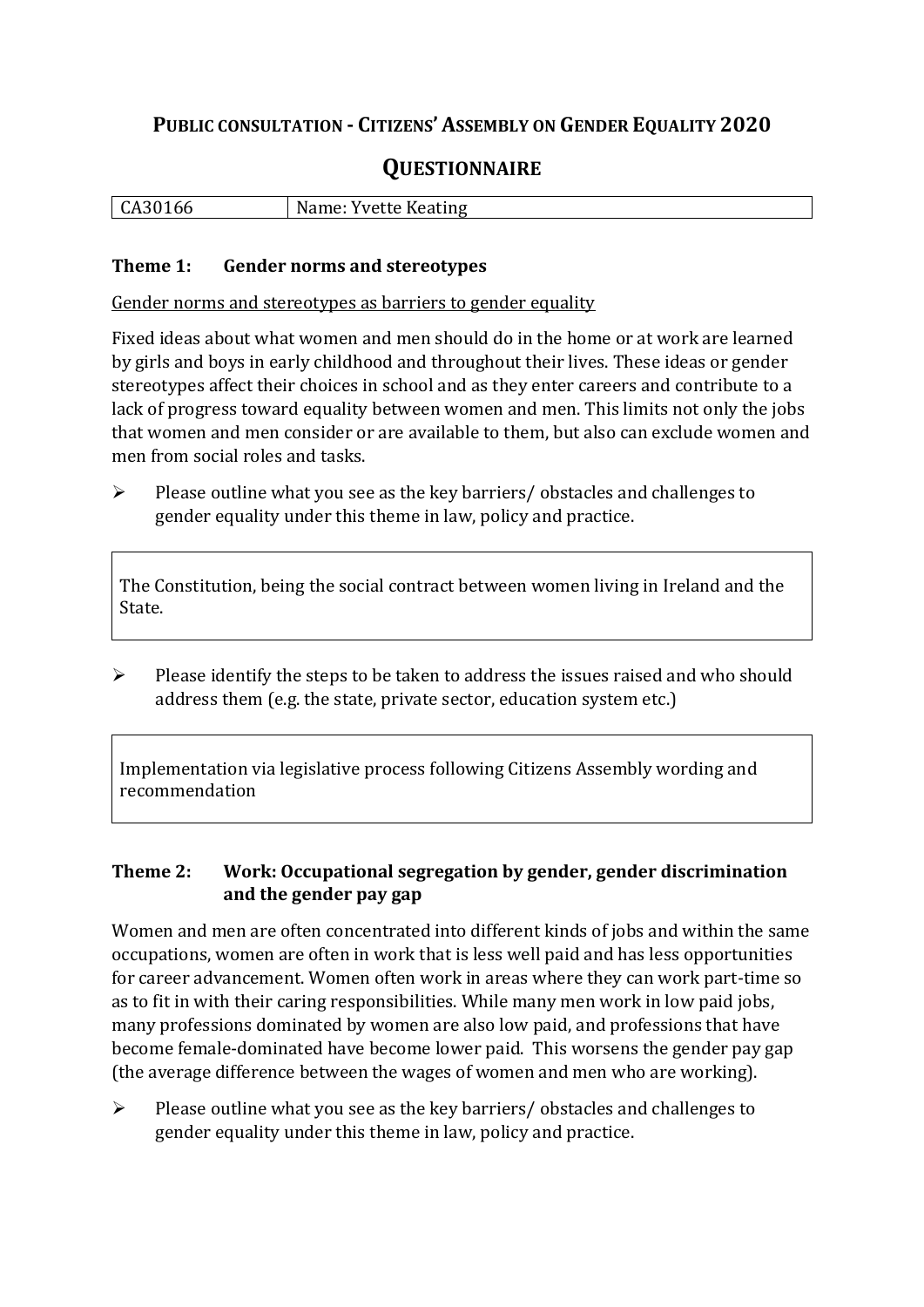Necessity for women to stay at home for child care. Lack of career progression following 'absence' due to maternity leave. More flexible working for women of all ages / stages in career.

 $\triangleright$  Please identify the steps to be taken to address the issues raised and who should address them (e.g. the state, private sector, education system etc.)

It requires a joined up approach from all agencies and systems working proactively to end the imbalance that exists for working women. Underpinned by legislation.

### **Theme 3. Care, paid and unpaid, as a social and family responsibility**

Care -- the social responsibility of care and women and men's co responsibility for care, especially within the family

Women remain disproportionately responsible for unpaid care and often work in poorly paid care work. For working parents or [lone parents,](https://aran.library.nuigalway.ie/bitstream/handle/10379/6044/Millar_and_Crosse_Activation_Report.pdf?sequence=1&isAllowed=y) balancing paid work with parenting and or caring for older and dependent adults presents significant challenges. Women are [most disadvantaged by these challenges,](https://eige.europa.eu/gender-equality-index/game/IE/W) yet men also suffer from lack of opportunities to share parenting and caring roles. Despite recent legislation and policy initiatives to support early years parental care, [inequalities in the distribution of unpaid](https://www.ihrec.ie/app/uploads/2019/07/Caring-and-Unpaid-Work-in-Ireland_Final.pdf)  [care](https://www.ihrec.ie/app/uploads/2019/07/Caring-and-Unpaid-Work-in-Ireland_Final.pdf) continue between women and men. The cost of childcare has been identified as a particular barrier to work for women alongside responsibilities of caring for older relatives and dependent adults.

 $\triangleright$  Please outline what you see as the key barriers/ obstacles and challenges to gender equality under this them in law, policy and practice.

Recognition through social credits that the work of the carer is critical, cannot be replicated by the State, saves the State money, exists on goodwill, creates burnout for carers and is appreciated by society.

 $\triangleright$  Please identify the steps to be taken to address the issues raised and who should address theme (e.g. the state, private sector, education system etc.)

Department of Social Protection, Revenue and DPER.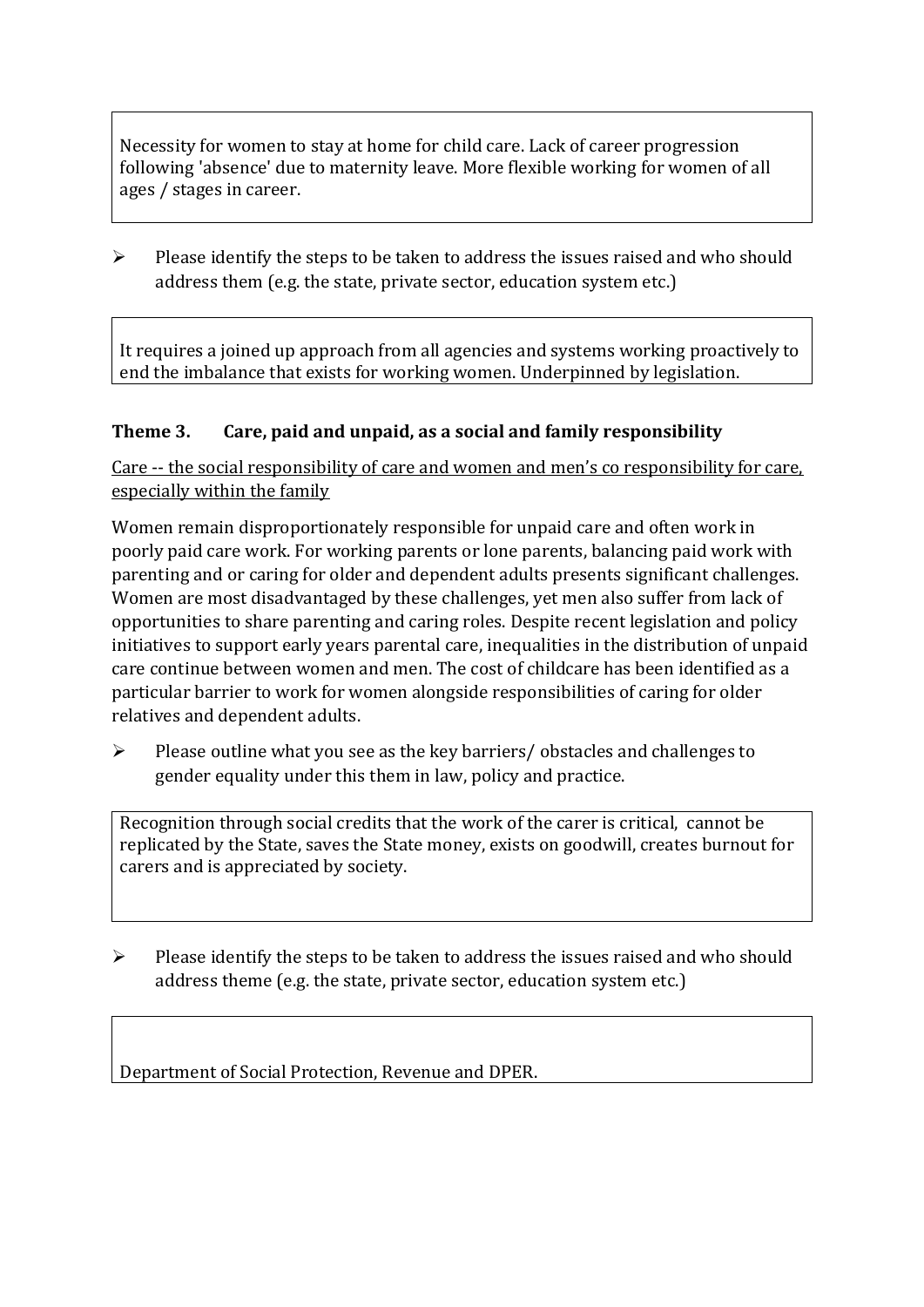#### **Theme 4: Women's access to, and representation in, public life and decision making**

Ensure women's participation and representation in decision-making and leadership in the workplace, political and public life

Women are systematically underrepresented in leadership in [economic](https://eige.europa.eu/gender-equality-index/2019/compare-countries/power/2/bar) and [political](https://eige.europa.eu/gender-equality-index/2019/compare-countries/power/1/bar)  [decision-](https://eige.europa.eu/gender-equality-index/2019/compare-countries/power/1/bar)making. Despite the introduction of a candidate gender quota (through the system of party funding) for national political office, and [initiatives](https://betterbalance.ie/) to support women's access to corporate decision-making roles, men continue to dominate leadership positions. There are also issues to be considered around how media represents women and men.

 $\triangleright$  Please outline what you see as the key barriers/ obstacles and challenges to gender equality under this theme in law, policy and practice.

The 5 themes are interlinked as to causal reasons. Media representation is a critical success factor. As is the visibility of women as is increasing in sport, 30% club, higher education etc. Quotas are a flawed solution that should be time limited and yield actual results.

 $\triangleright$  Please identify the steps to be taken to address the issues raised and who should address them (e.g. the state, private sector, education system etc.)

Access to health, Access to Equal Opportunity and Access to Education for women must be increased by mandate. Women in disadvantaged groups are at risk of becoming more marginalised to the point of no return. This is a successive government issue. Perhaps a model similar to Slaintecare to show cross party commitment and not just optics.